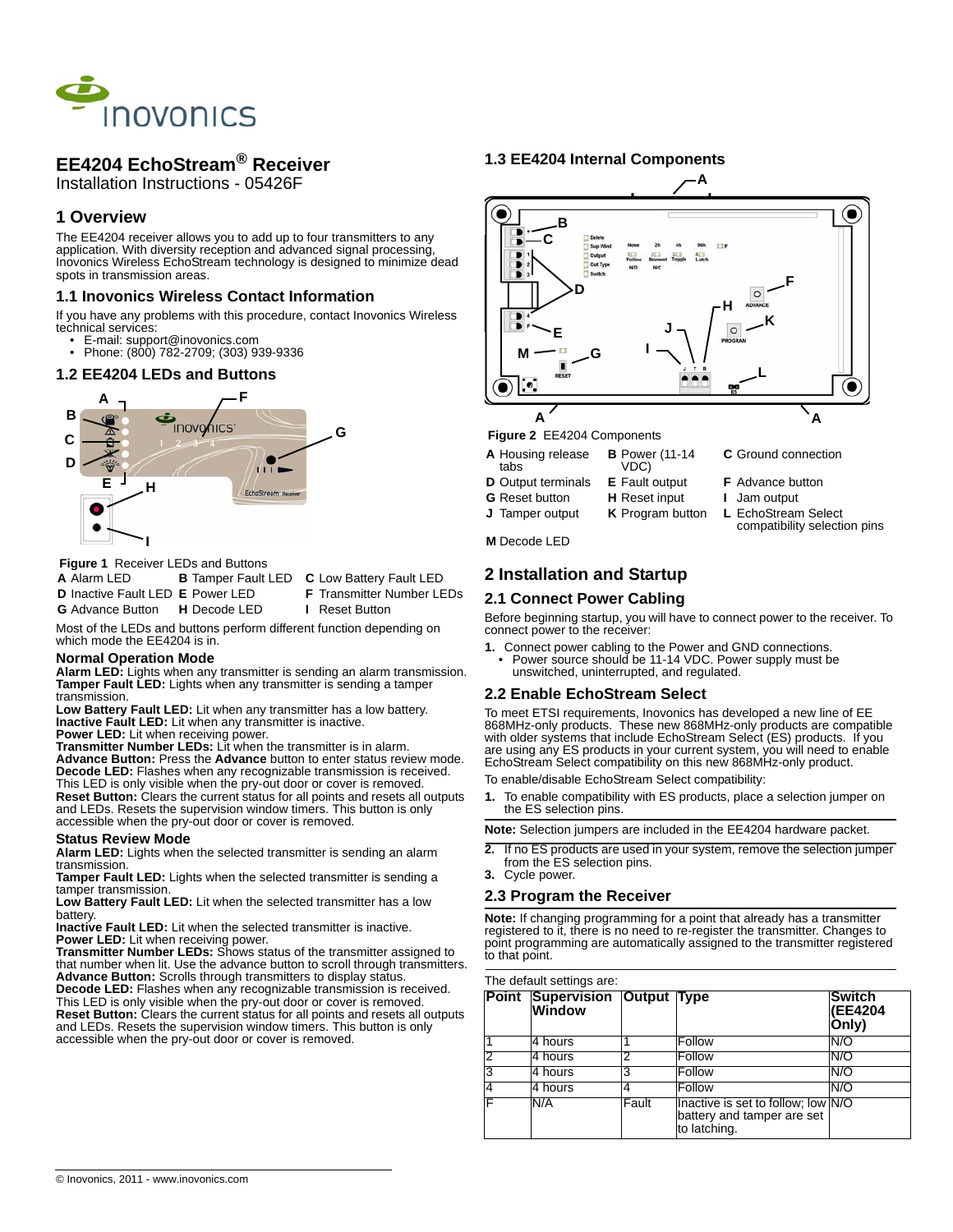To program any of the four transmitter points or the fault output:

- **1.** Use a small screwdriver to press the housing release tab on either side of the receiver; separate the housing.
- **2.** Use the **Advance** button to select any of the four transmitter points or the fault output (Fig. 3).:  $\equiv$

| $\Box$ Delete   |                                                |            |                          |     |        |
|-----------------|------------------------------------------------|------------|--------------------------|-----|--------|
| Sup Wind        | None                                           | 2h         | 4h                       | 96h | $\Box$ |
| $\Box$ Output   | $1$ <sup><math>\uparrow</math></sup><br>Follow | $2$ $\Box$ | 3<br>Moment Toggle Latch | 4   |        |
| $\Box$ Out Type | N/O                                            | N/C        |                          |     |        |
| Switch          |                                                |            |                          |     |        |

#### **Figure 3** Select the Output to Program

**Note:** The only programmable parameter on the fault output is whether the output is normally open or normally closed. If F is selected, the EE4204 automatically advances to the switch option.

**3.** Press the **Program** button to begin programming the point. If no transmitter has been registered to the chosen point, the receiver advances to the supervision window option.

**Note:** If a transmitter has already been registered to the chosen point, the Delete LED lights. Press **Advance** to delete the point and return to normal operation; press **Program** to advance to the supervision window option.

**4.** Use the **Advance** button to choose a supervision window of None, 2h, 4h and 96h. Press **Program** to complete and advance to the output option (Fig. 4).



#### **Figure 4** Select the Supervision Window

**5.** Use the **Advance** button to select the output number (Fig. 5). Press **Program** to complete and advance to output type option.

| L Delete      |             |                          |               |                   |   |
|---------------|-------------|--------------------------|---------------|-------------------|---|
| Sup Wind      | None        | 2h<br><b>COV</b>         | 4h            | 96h               | Ш |
| Output        | 1<br>Follow | $2 \mathbb{L}$<br>Moment | 3Ш<br>Toggle. | $4 \Box$<br>Latch |   |
| Out Type      | N/O         | N/C                      |               |                   |   |
| $\Box$ Switch |             |                          |               |                   |   |

#### **Figure 5** Select the Output Number

**6.** Use the **Advance** button to select the output type (Fig. 6). There are four output types:

**Follower:** The output reflects the transmitter's alarm status. **Momentary:** The output turns on for seven seconds, then turns off,

regardless of the device status. **Toggle:** The output changes state each time the device sends a new

activation. A minimum of four seconds must elapse before the output can send a new activation.

**Latching:** The output turns on when activated and remains on until the receiver is reset.



#### **Figure 6** Select the Output Type

Press **Program** to complete and advance to the switch type option.<br>**7.** Use the **Advance** button to choose between N/O and N/C (Fig.

**7.** Use the **Advance** button to choose between N/O and N/C (Fig. 7). Press **Program** to complete..

| $\Box$ Delete |                          |               |        |       |             |
|---------------|--------------------------|---------------|--------|-------|-------------|
| Sup Wind      | None                     | 2h            | 4h     | 96h   | <b>ITTF</b> |
| $\Box$ Output | $\blacksquare$<br>Follow | 211<br>Moment | Toggle | Latch |             |
| Out Type      | N/O                      | <b>N/C</b>    |        |       |             |
| $\Box$ Switch |                          |               |        |       |             |

# **Figure 7** Select the Switch Type<br>**8.** All the option LEDs will light an

**8.** All the option LEDs will light and the point you've just programmed will flash. If you wish to register a transmitter to the point you've just programmed, press the transmitter's **Reset** button; otherwise, press **Program** to save programming changes without registering a transmitter.

**Note:** All of the alert LEDs will turn off when the receiver has received the transmitter's registration message, and the point number LED will light for two seconds. The registration is not complete until all LEDs turn off and the point number lights, indicating the receiver has received the transmitter's registration message. If this does not occur, press **Reset** on the transmitter again.

### **2.4 Factory Config**

The factory config option is used to restore the EE4204 to it factory defaults.

**Caution:** The factory config will erase all programmed point, output, and language information.

To restore the factory configuration defaults to the EE4204:

- **1.** Hold down the **Reset** and **Advance** buttons.
- **2.** With the buttons held down, cycle EE4204 power.

# **3 Connect Input/Output Cabling**

- **1.** Connect cabling to the tamper output.
- The optional tamper output is a normally open (N/O) output that reports receiver case tamper to an external device.
- **2.** Connect cabling to the jam output.
- The optional jam output is a normally closed (N/C) output that opens when noise thresholds on all transmission channels remain above a predetermined value for any 30 seconds in any 60 second window. The jam output is set to the follow output type.
- **3.** Connect cabling to the reset input.
- The optional reset input circuit permits installation of a remote momentary normally open (N/O) switch to clear faults, unlatch outputs and reset the receiver to a normal state.
- **4.** Connect cabling to the output terminals. **5.** Close receiver housing.





## **3.1 Mount the Receiver**

**Caution:** Mount the receiver in a location removed from metal. Metal objects (duct work, wire mesh screens, boxes) will reduce RF range.

- **1.** Use the provided anchors and screws to mount the receiver in a
- location accessible for future maintenance. **2.** Perform a walk test, activating each transmitter assigned to the receiver and ensuring an appopriate response.



 **Figure 9** Tamper, Reset, and Jam Circuits